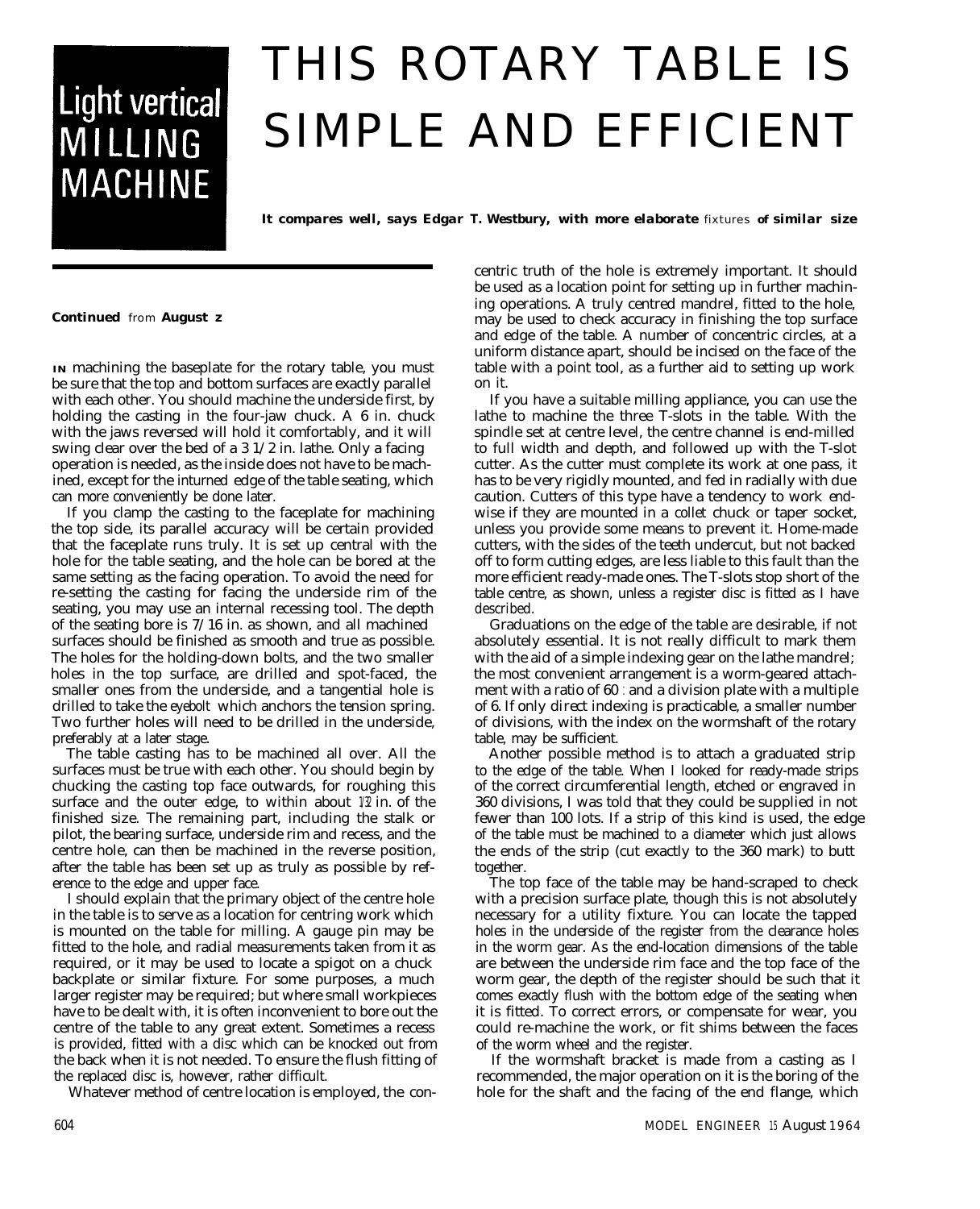can be done at one setting in the four-jaw chuck. You may have a little difficulty in drilling the two dimensions of the hole in exact alignment : the use of a  $5/6$  in. piloted Dbit, after drilling and reaming the  $\overline{x}$  in. portion, will ensure accuracy. The flat top and bottom surfaces of the bracket should not need machining if they are reasonably true, but the inner end of the  $%$  in. bore should be spot-faced or otherwise machined to form an end-locating seating for the boss of the worm.

If a small lug for the attachment of the tension spring is not provided on the casting, it will need to be fitted on the side of the bracket; it may be made in the form of a screw eye and fitted to a tapped hole, about 3/16 in. or 2 BA. The hole for the pivot screw is drilled and reamed in the end of the bracket, and counterbored to fit the head of the screw, as shown, on the side which will be underneath when the bracket is assembled in the bedplate recess.

The only suitable ready-made worm wheel which I have been able to find is one supplied by Bond's o'Euston Road, and listed as Part No 7/35 in their catalogue; it has 60 teeth, of a pitch equivalent to 20 d.p. Normally, the gear is supplied as a pair, the steel worm being integral with its shaft, but unfortunately it is not practicable to use this unless an entirely different form of wormshaft bracket is employed. It is comparatively simple, however, to machine a separate worm by screwcutting methods.

Another way is to cut off the shaft ends of the standard worm and set the worm up truly for boring and reaming the centre. It should be a tight fit on the shaft, though not so tight as to involve a major problem should it have to be removed later, and it should be taper-pinned or grub-screwed securely.

Needless to say, the worm must run truly if accurate indexing movement is to be obtained. The end of the wormshaft is screwed for attachment of the index collar and ball handle, and also to provide for end play adjustment, so that the worm just works freely without backlash.

The ready-made worm wheel is true in the bore and on the faces, so that no machining is required. It should be a wringing fit on the pilot of the table, for concentricity, and the fixing screws should have ample clearance so that they do not impose

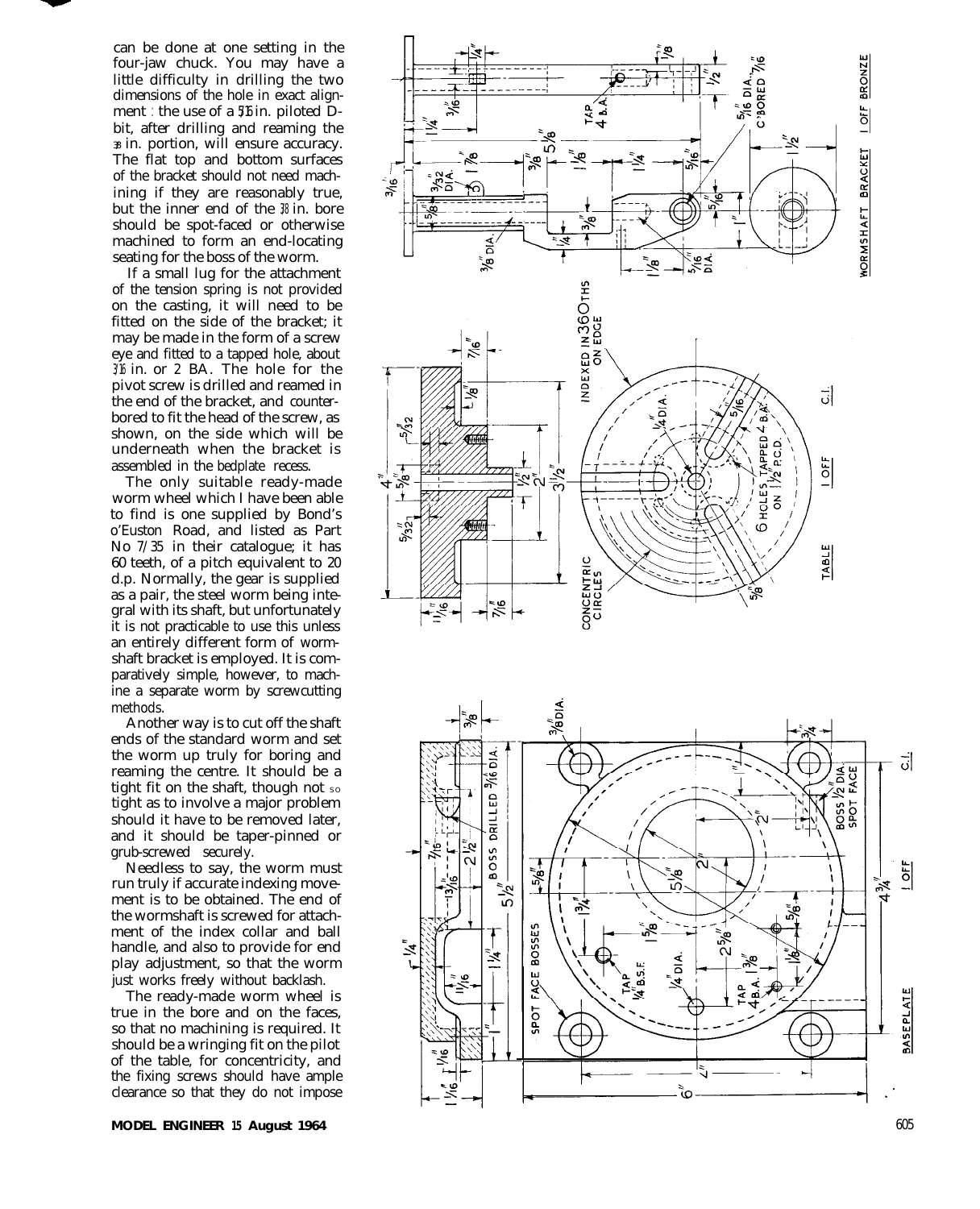

any stresses. One of the objects of mounting the wheel in this way is to prevent any tendency for it to be forced out of truth; this is not easy to achieve with the more common methods of hub mounting.

If a worm wheel must be made, the teeth may be gashed with an involute cutter of appropriate d.p. and size number to about two-thirds of their full depth, before the hobbing. The most accurate indexing of the teeth is essential, as the worm wheel itself is required to serve as an indexing device. Correct tooth form on a worm wheel can be produced only by a hob which is to all intents and purposes a replica, in both pitch and diameter, of the worm with which it will engage. But for our purpose, the worm wheel does not have to be throated-to have concave teeth which partly embrace the worm-though this gives the maximum area of tooth contact, and therefore a long working life. Worm wheels for indexing often have a flat crown, with the teeth cut to full depth only in the centre, or spiralhobbed parallel to the axis like a skew gear.

Worm and wheel in the original table are of fine pitch. The ratio is **120 : I.** The wheel was produced by a positively-driven hobbing attachment originally made for the steepangle gearing of the locomotive **r831,** described many years ago. A coarser table movement might be considered a retrogression; but apart from the difficulty of obtaining a pair giving a ratio finer than 60 **: I,** the more robust gearing will give fine enough adjustment for all normal purposes. and is less tedious to manipulate when it is used for milling circular or accurate work-pieces. The torque load on the gearing always tends to throw the worm out of mesh, whether the teeth are coarse or fine, but the coarse are likely to be better in resisting wear or shock. A  $60$ : gear, of course, gives six degrees of table movement for each revolution of the worm; a convenient alternative would be 72 **: I** ratio, giving five degrees per revolution.

With the gearing specified, and an index collar graduated in 6oths, increments of one-tenth of a degree can be directly read against a fixed mark on the flange of the bracket. Finer adjustments could be read with a vernier scale on the flange if desired, but to be of reliable accuracy